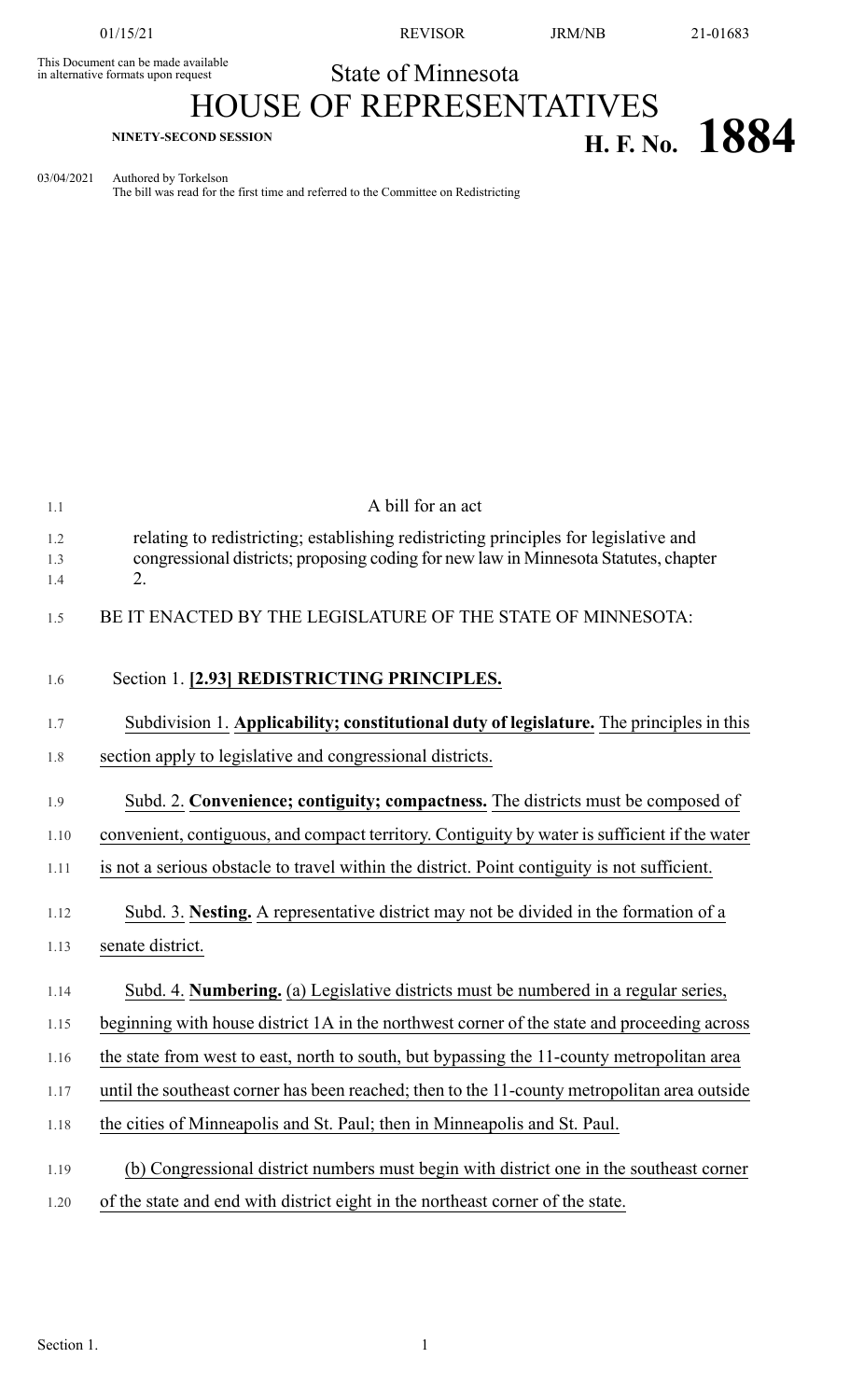| 2.1  | Subd. 5. Equal population. (a) Legislative districts must be as nearly equal in population      |
|------|-------------------------------------------------------------------------------------------------|
| 2.2  | as practicable. The population of a legislative district must not deviate from the ideal by     |
| 2.3  | more than one percent, plus or minus.                                                           |
| 2.4  | (b) Congressional districts must be as nearly equal in population as practicable.               |
| 2.5  | Subd. 6. Minor civil divisions. (a) A county, city, or town must not be unduly divided          |
| 2.6  | unless required to meet equal population requirements or to form districts composed of          |
| 2.7  | convenient, contiguous territory.                                                               |
| 2.8  | (b) A county, city, or town is not unduly divided in the formation of a legislative or          |
| 2.9  | congressional district if:                                                                      |
| 2.10 | (1) the division occurs because a portion of a city or town is noncontiguous with another       |
| 2.11 | portion of the same city or town; or                                                            |
| 2.12 | (2) despite the division, the known population of any affected county, city, or town            |
| 2.13 | remains wholly located within a single district.                                                |
| 2.14 | Subd. 7. Political parties. A district must not be drawn purposely to favor or disfavor         |
| 2.15 | any political party or political group.                                                         |
| 2.16 | Subd. 8. Minority representation. (a) The dilution of racial or ethnic minority voting          |
| 2.17 | strength is contrary to the laws of the United States and Minnesota. These principles must      |
| 2.18 | not be construed to supersede any provision of the Voting Rights Act of 1965, as amended.       |
| 2.19 | (b) A redistricting plan must not have the intent or effect of dispersing or concentrating      |
| 2.20 | minority population in a manner that prevents minority communities from electing their          |
| 2.21 | candidates of choice.                                                                           |
| 2.22 | Subd. 9. Preserving communities of interest. (a) Districts should attempt to preserve           |
| 2.23 | identifiable communities of interest where that can be done in compliance with the principles   |
| 2.24 | under this section.                                                                             |
| 2.25 | (b) For purposes of this subdivision, "communities of interest" means recognizable areas        |
| 2.26 | with similarities of interests including but not limited to racial, ethnic, geographic, social, |
| 2.27 | or cultural interests.                                                                          |
| 2.28 | Subd. 10. Data to be used. The geographic areas and population counts used in maps,             |
| 2.29 | tables, and legal descriptions of the districts must be those used by the Geographic            |
| 2.30 | Information Systems (GIS) Office of the Legislative Coordinating Commission. The                |
| 2.31 | population counts shall be the block population counts provided to the state under Public       |